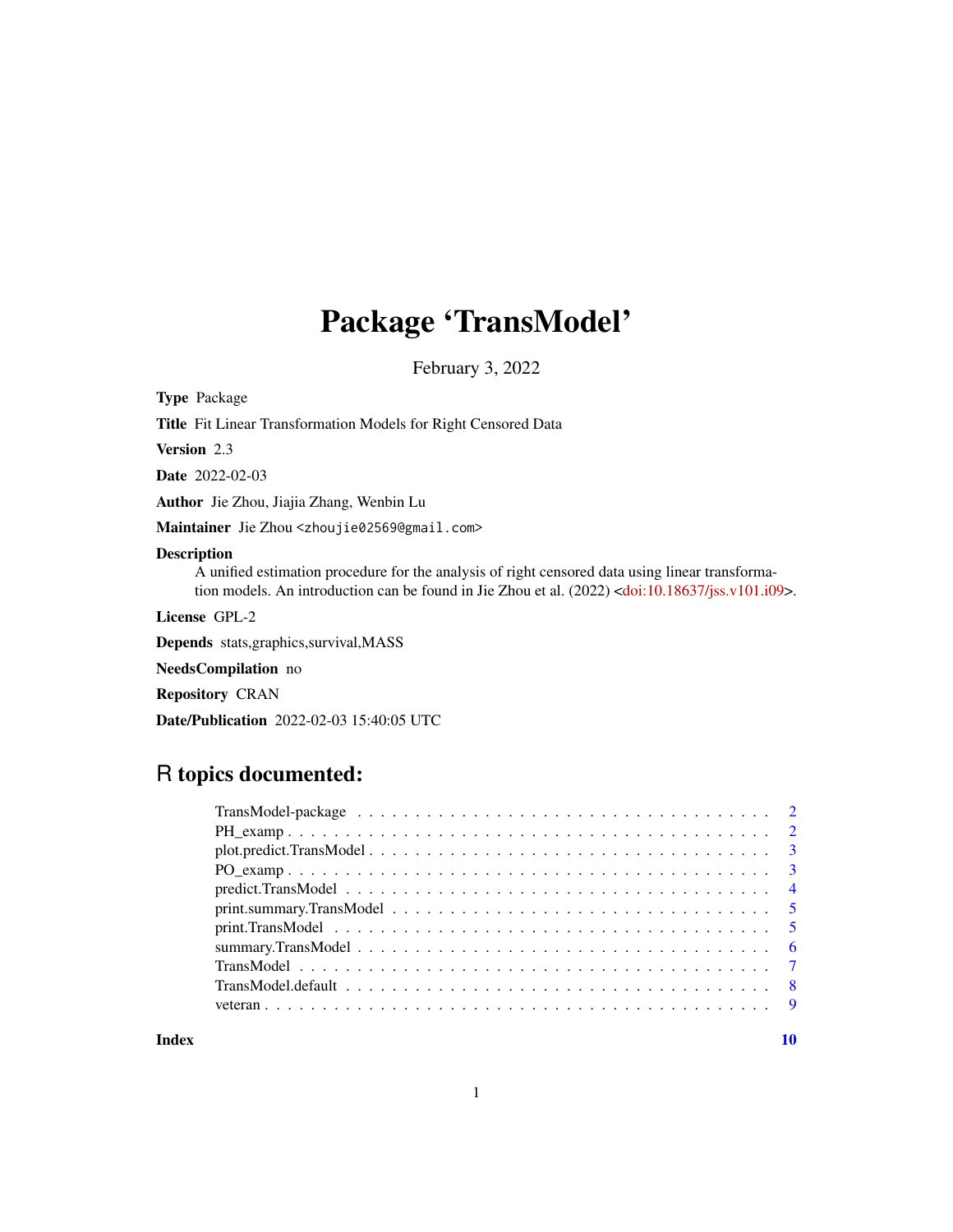<span id="page-1-0"></span>TransModel-package *Fit Linear Transformation Models for Right Censored Data*

#### Description

Semiparametric analysis for linear transformation model, such as the proportional hazards model and the proportional odds model, is fitted based on a unified method proposed in Chen(2002) for right censored survival data.

#### Details

The main function TransModel gives estimates for coefficients and covariance matrix for the predictors in the linear transformation model. Print and summary method can be applied to the returned object.

#### Author(s)

Jie Zhou, Jiajia Zhang, Wenbin Lu

Maintainer: Jie Zhou <zhoujie02569@gmail.com>

#### References

Kani Chen, et al., Semiparametric analysis of transformation models with censored data. Biometrika, 89(3), 659-668, 2002.

Jie Zhou, Jiajia Zhang, Wenbin Lu. An R Package for Linear Transformation Model with Censored Data. *Journal of Statistical Software*, 101(1), 1-12, 2022.

PH\_examp *Data example for proportional hazard model*.

#### Description

This data set is randomly generated from the proportional hazards transformation model as an example.

#### Usage

data(PH\_examp)

#### Format

A data frame containing survival time, right censoring indicator, predictors gender and age, and a trivial variable called error.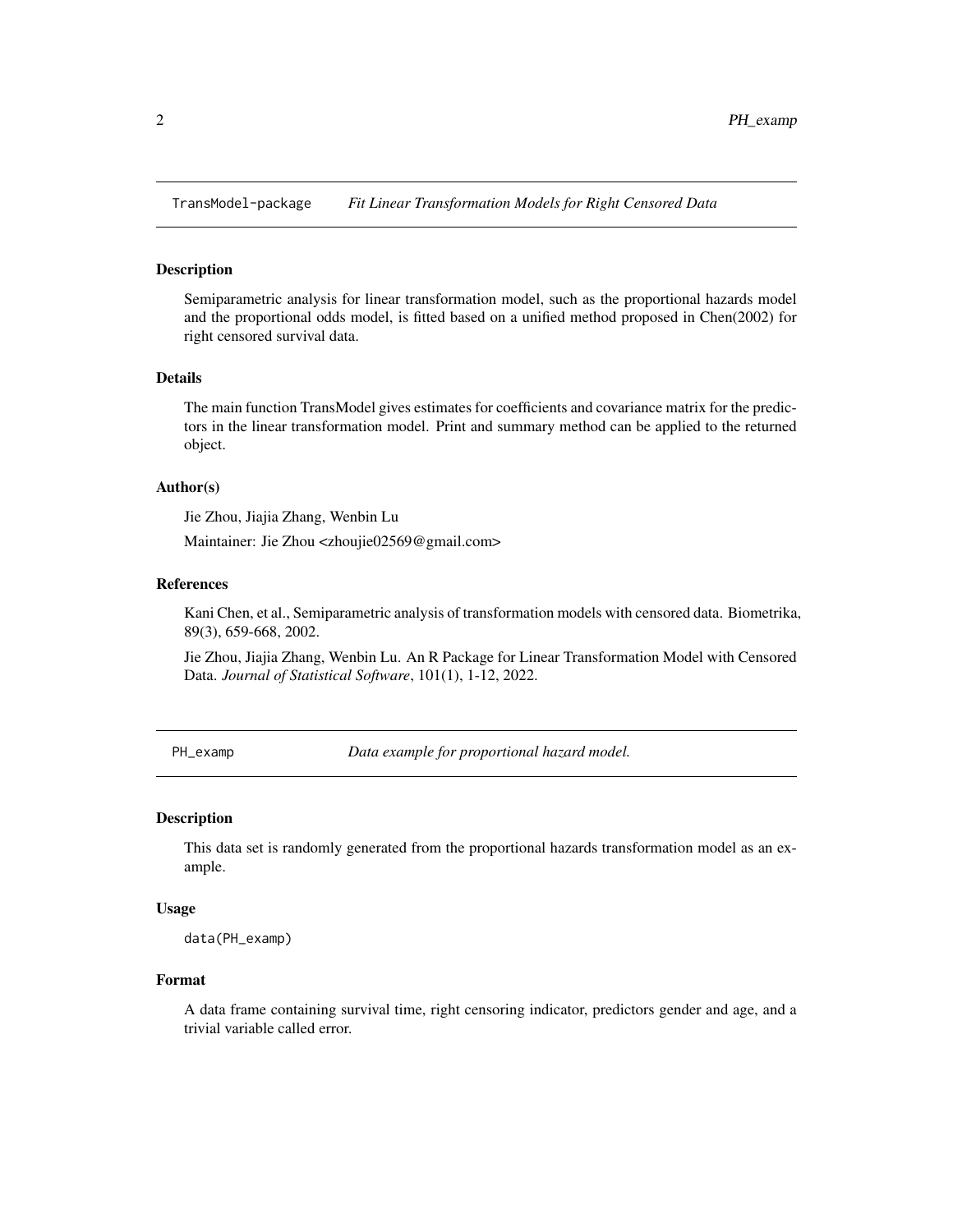<span id="page-2-0"></span>plot.predict.TransModel

*Plot the predicted survival curve with confidence interval/band.*

#### Description

Survival curve with confidence interval or confidence band will be plotted for the returned object from predict.TransModel.

#### Usage

## S3 method for class 'predict.TransModel'  $plot(x, CI = FALSE, CB = FALSE, ...)$ 

#### Arguments

|    | An object from the function predict. TransModel.                                                 |
|----|--------------------------------------------------------------------------------------------------|
| СI | Whether a $100(1-a1pha)\%$ pointwise confidence interval will be added to the<br>survival curve. |
| CВ | Whether a $100(1-aIpha)\%$ confidence band will be added to the survival curve.                  |
| .  | Other plot arguments.                                                                            |

#### Note

Either CI or CB is set to be TRUE in this plot method, the object from predict.TransModel needs to have the argument CICB.st to be TRUE as well. Otherwise, no confidence interval or band will be added to the plot.

PO\_examp *Data example for proportional odds model.*

#### Description

This data set is randomly generated from the proportional odds transformation model as an example.

#### Usage

data(PO\_examp)

#### Format

A data frame containing survival time, right censoring indicator, predictors gender and age, and a trivial variable called error.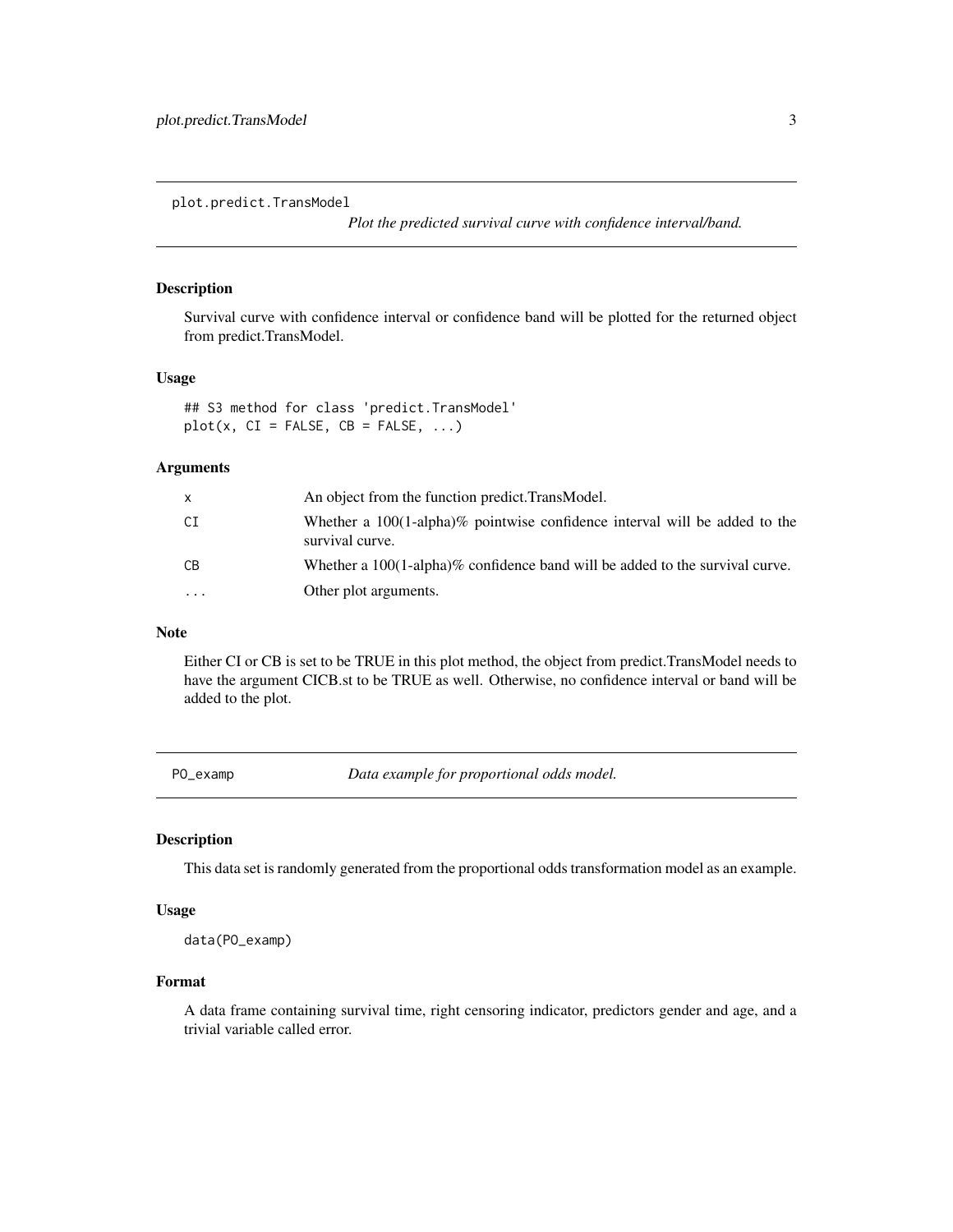<span id="page-3-0"></span>

#### Description

Calculate survival probabilities, confidence intervals and confidence bands in the estimated transformation model. If new time points is not specified, event times in the original data set will be used. If no new covariate values are specified, zeros will be used and the baseline survival probabilities will be calculated.

#### Usage

## S3 method for class 'TransModel' predict(object, ...)

#### Arguments

| object   | An object returned from the function TransModel.                                                                                                                                             |
|----------|----------------------------------------------------------------------------------------------------------------------------------------------------------------------------------------------|
| $\cdots$ | Other arguments including:                                                                                                                                                                   |
|          | newdata: a vector containing the values for each covariate variables specified in<br>the model. If not specified, 0 will be used for all variables.                                          |
|          | new.time: vector of ordered time points to be used for survival probability cal-<br>culation. If null, distinct event time points in the original dataset will be used.                      |
|          | alpha: used to determine the confidence level of the predicted confidence inter-<br>val/band for the survival curve. The default value is 0.05, corresponding to a<br>95\% confidence level. |

#### Value

| time     | ordered time points on which survival probabilities are calculated. |
|----------|---------------------------------------------------------------------|
| survival | predicted survival probabilities.                                   |
| low.ci   | the lower limit of confidence interval.                             |
| up.ci    | the upper limit of confidence interval.                             |
| low.cb   | the lower limit of confidence band.                                 |
| upcb     | the upper limit of confidence band.                                 |

#### Note

The values low.ci, up.ci, low.cb and up.cb will be returned only if CICB.st=TRUE in the original model.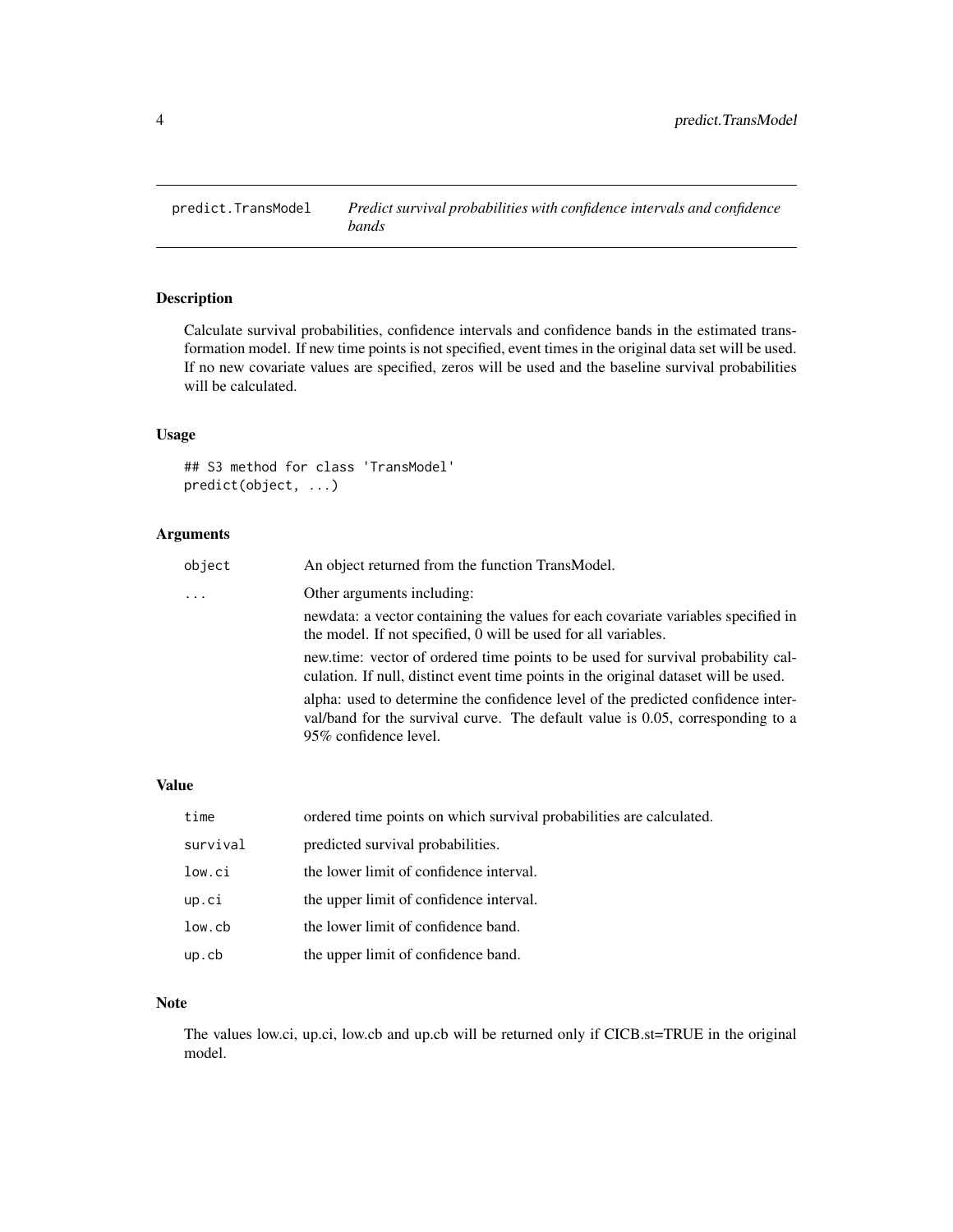#### <span id="page-4-0"></span>print.summary.TransModel 5

#### Examples

```
data(PH_examp)
mod1<-TransModel(formula=Surv(time,status)~gender+age,data=PH_examp,r=0)
# Predict survival probability
pred1<-predict(mod1,newdata=c(0,1))
pred2<-predict(mod1,newdata=c(1,1))
plot(pred1)
lines(pred2$time,pred2$survival,type="s",col=2)
### Not Run ###
# survival estimate with 95% pointwise CI and overall CB
# mod1<-TransModel(formula=Surv(time,status)~gender+age,data=PH_examp,r=0,CICB.st=TRUE,num.sim=50)
# pred1<-predict(mod1,newdata=c(0,1))
# plot(pred1,lty=1,col=1,CI=TRUE,CB=TRUE)
# Change the confidence level to 90%
# pred1<-predict(mod1,newdata=c(0,1),alpha=0.1)
```
print.summary.TransModel

*Print method for the summary output of TransModel.*

#### Description

A summary table with coefficient estimates, standard error and p-values will be printed.

#### Usage

```
## S3 method for class 'summary.TransModel'
print(x, \ldots)
```
#### Arguments

|         | An object from the function summary. TransModel. |
|---------|--------------------------------------------------|
| $\cdot$ | Other print arguments.                           |

print.TransModel *Print method for the function TransModel.*

#### Description

Estimated coefficients and covariance matrix will be printed for the fitted linear transformation model from TransModel.

#### Usage

```
## S3 method for class 'TransModel'
print(x, \ldots)
```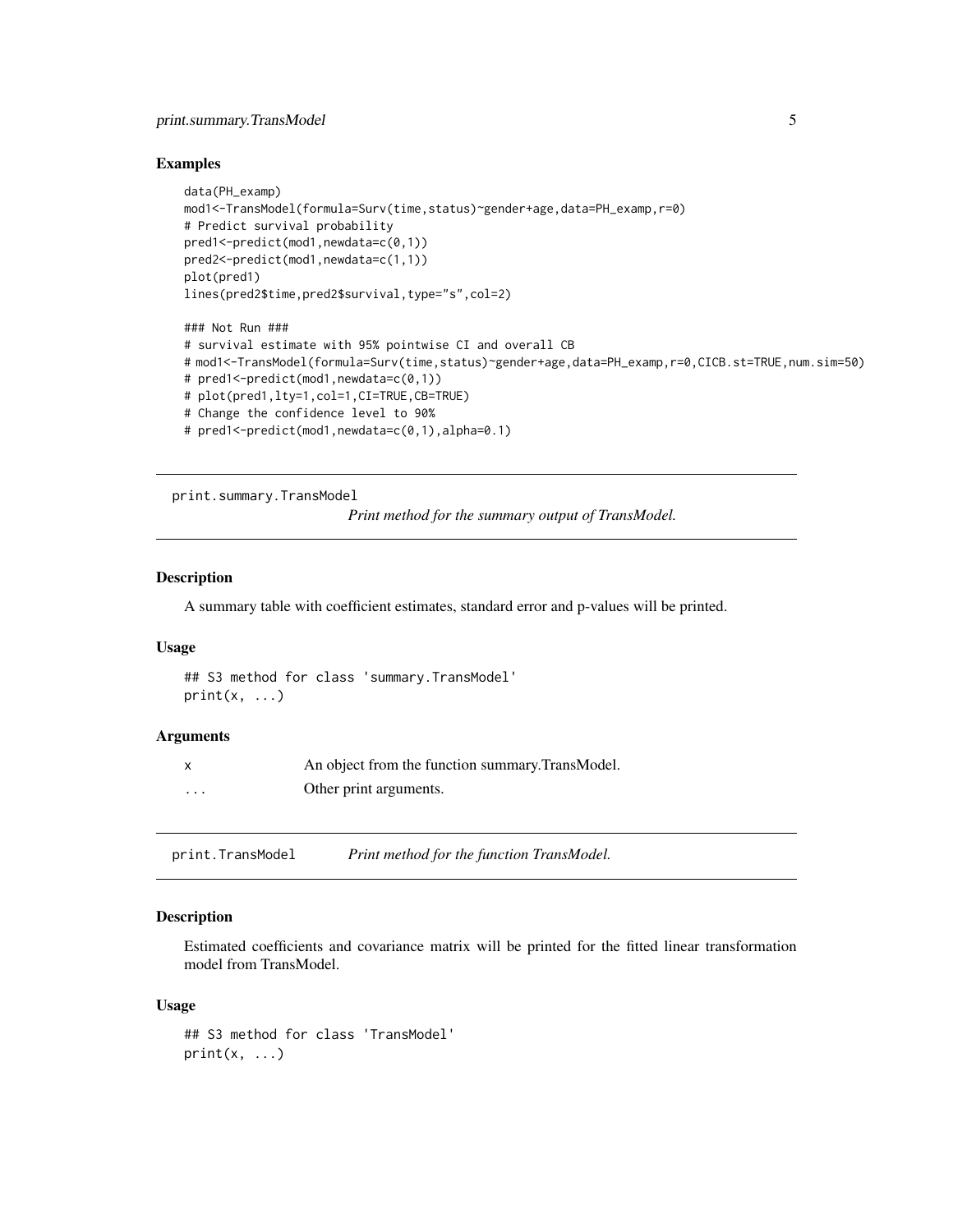#### <span id="page-5-0"></span>Arguments

| X        | An object from the function TransModel.                 |
|----------|---------------------------------------------------------|
| $\cdots$ | Other auguments to be specified for the print function. |

summary.TransModel *Summary results for fitting the linear transformation model*

#### Description

A summary table contains the coefficient estimates, standard errors, test statistics and p values in the linear transformation model.

#### Usage

## S3 method for class 'TransModel' summary(object, ...)

#### Arguments

| object   | An object returned from the function TransModel.          |
|----------|-----------------------------------------------------------|
| $\cdots$ | Other auguments to be specified for the summary function. |

#### Value

coefficients The summary table.

#### Examples

```
data(veteran)
fit<-TransModel(Surv(time,status)~karno+as.factor(celltype),data=veteran,r=0,subset=(prior==0))
summary(fit)
```

```
fit0<-TransModel(Surv(time,status)~1,data=veteran,r=0,subset=(prior==0)) #the null model
summary(fit0)
```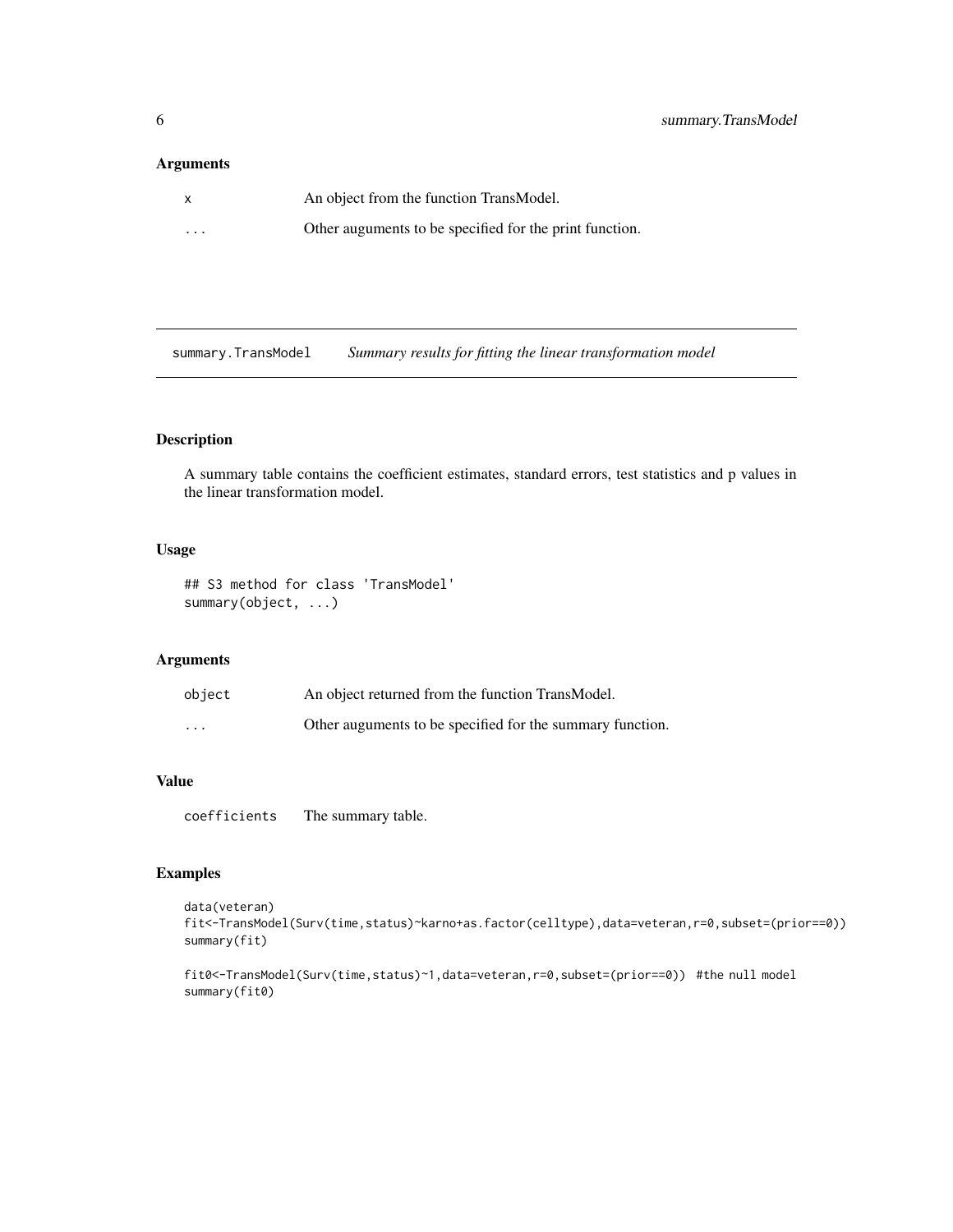<span id="page-6-0"></span>

#### Description

This function is used to fit a linear transformation model, such as the proportional hazards model or proportional odds model, to the right censored survival data.

#### Usage

```
TransModel(formula = formula(data), data = parent.frame(), r, CICB.st, subset,
dx, iter.max, num.sim)
```
#### Arguments

| formula      | A survival formula based on the Surv() function, containg survival time, right<br>censoring indicator and coavariates.                                          |
|--------------|-----------------------------------------------------------------------------------------------------------------------------------------------------------------|
| data         | Data set with all the variables needed in formula.                                                                                                              |
| $\mathsf{r}$ | Parameter in the hazard function, used to define different linear models. See<br>details for more information.                                                  |
| CICB.st      | Whether or not the perturbation for deriving the confidence intervals and confi-<br>dence bands of survival estimates will be done. The default value is FALSE. |
| subset       | Conditions for subsetting the dataset.                                                                                                                          |
| dx           | Convergence tolerance. Default is 0.001.                                                                                                                        |
| iter.max     | Maximum number of iterations before convergence. Default is 100.                                                                                                |
| num.sim      | The number of perturbation, only works when CICB.st=TRUE. Default is 200.                                                                                       |

#### Details

In the linear transformation model  $H(t)=b'z+e$ , the hazard function for error term e is defined as: h(x)=exp(x)/(1+r<sup>\*</sup>exp(x)), where the parameter r must be a non-negative value and can be changed for different models. For example, r=0 refers to the proportional hazards model and r=1 refers to a proportional odds model. The default value for r is 0.

#### Value

| coefficients | Estimated coefficients for covariates in the specified linear transformation model. |
|--------------|-------------------------------------------------------------------------------------|
| <b>VCOV</b>  | Estimated covariance matix for the coefficients.                                    |
| converged    | Convergence status, 0 indicates converged, and number of iterations used for        |
|              | convergence.                                                                        |

#### References

Kani Chen, et al., Semiparametric analysis of transformation models with censored data. Biometrika, 89(3), 659-668, 2002.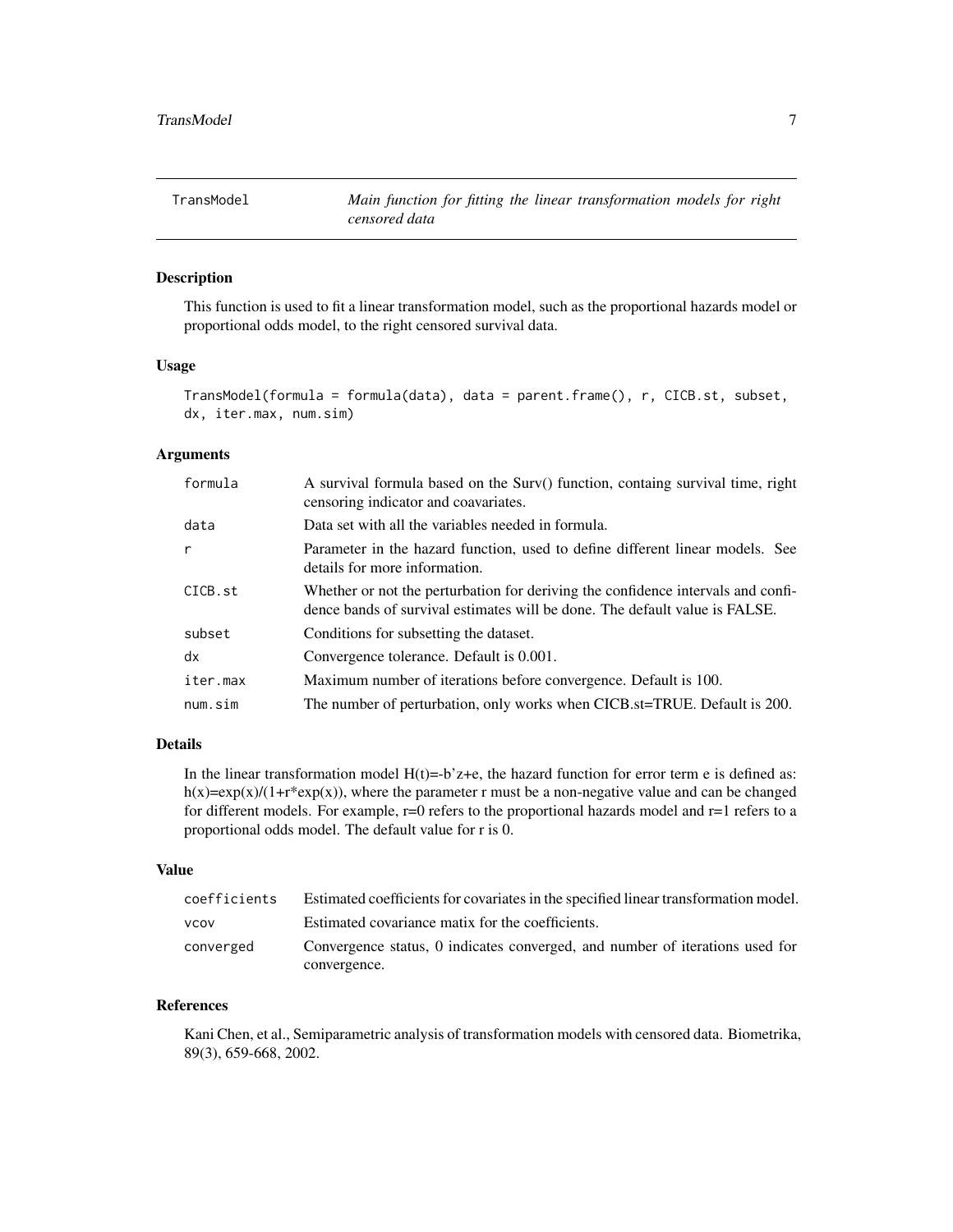#### Examples

```
beta = c(1, -1)# Fit proportional hazards model
data(PH_examp)
mod1<-TransModel(formula=Surv(time,status)~gender+age,data=PH_examp,r=0)
print(mod1)
summary(mod1)
mod1$coefficients
mod1$vcov
mod1$converged
# Fit proportional odds model
data(PO_examp)
mod2=TransModel(Surv(time,status)~gender+age,data=PO_examp,r=1)
print(mod2)
summary(mod2)
```
TransModel.default *Default method for function TransModel.*

#### Description

Default method for function TransModel.

#### Usage

```
## Default S3 method:
TransModel(formula = formula(data), data = parent.frame(),r=0,
CICB.st=FALSE,subset,dx=0.001,iter.max=100,num.sim=200)
```
#### Arguments

| formula  | A survival formula based on Surv function, containg survival time, right censor-<br>ing indicator and coavariates.                         |
|----------|--------------------------------------------------------------------------------------------------------------------------------------------|
| data     | Data set with all the variables needed in formula.                                                                                         |
| r        | Parameter in the hazard function, used to define different transformation models.<br>Must be a non-negative value. The default value is 0. |
| CICB.st  | Whether or not the perturbation for the confidence interval and confidence bands<br>will be done. The default value is FALSE.              |
| subset   | Conditions for subsetting the dataset.                                                                                                     |
| dx       | Upbound of convergence limit. Default is 0.001.                                                                                            |
| iter.max | Maximum number of iterations before convergence. Default is 100.                                                                           |
| num.sim  | The number of perturbation, only works when CICB.st=TRUE. Default is 200.                                                                  |

<span id="page-7-0"></span>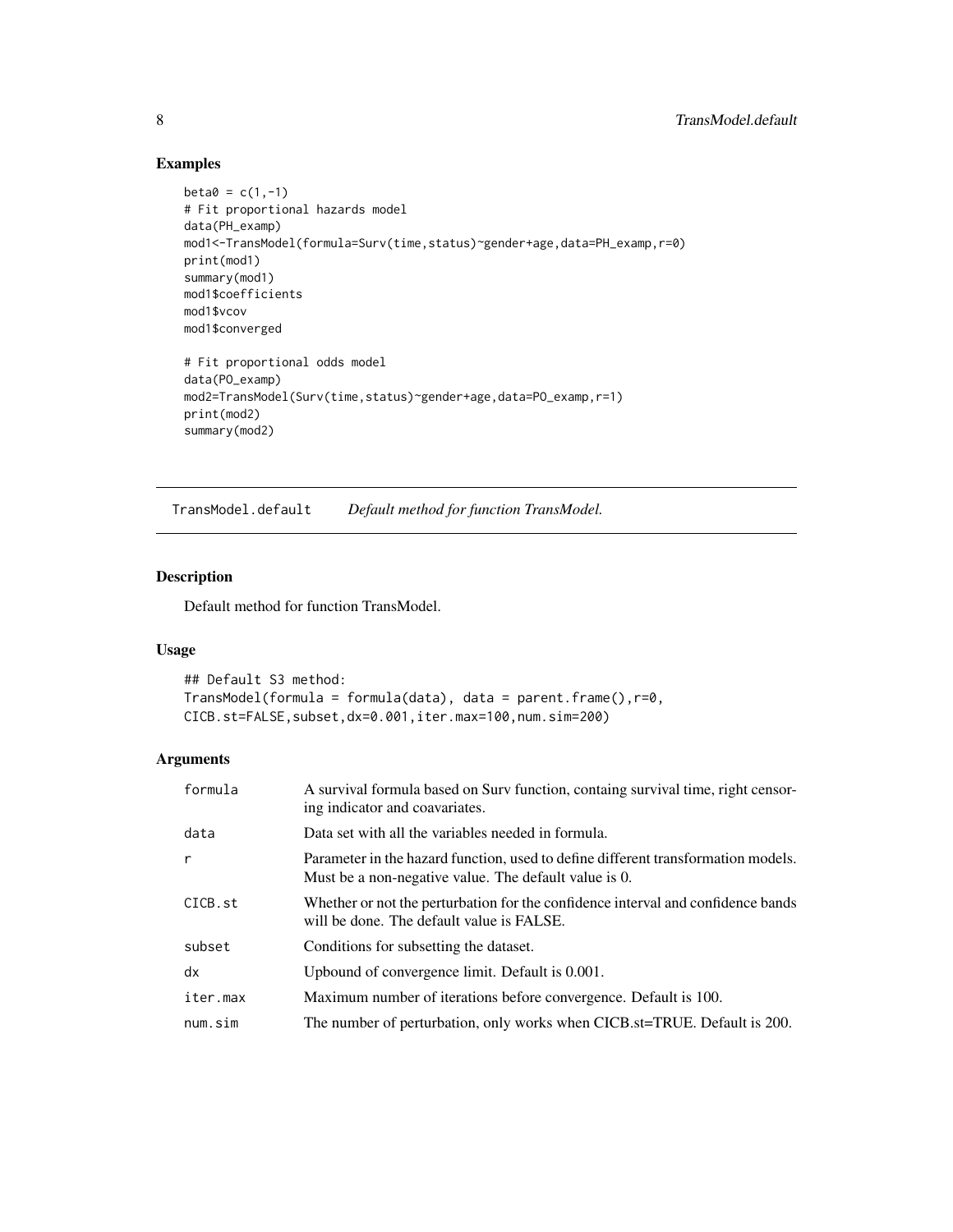<span id="page-8-0"></span>

#### Description

Randomised trial of two treatment regimens for lung cancer. This is a standard survival analysis data set.

#### Usage

data(veteran)

#### Format

trt: 1=standard 2=test celltype: 1=squamous, 2=smallcell, 3=adeno, 4=large time: survival time status: censoring status karno: Karnofsky performance score (100=good) diagtime: months from diagnosis to randomisation age: in years prior: prior therapy 0=no, 1=yes

#### Source

D Kalbfleisch and RL Prentice (1980), The Statistical Analysis of Failure Time Data. Wiley, New York.